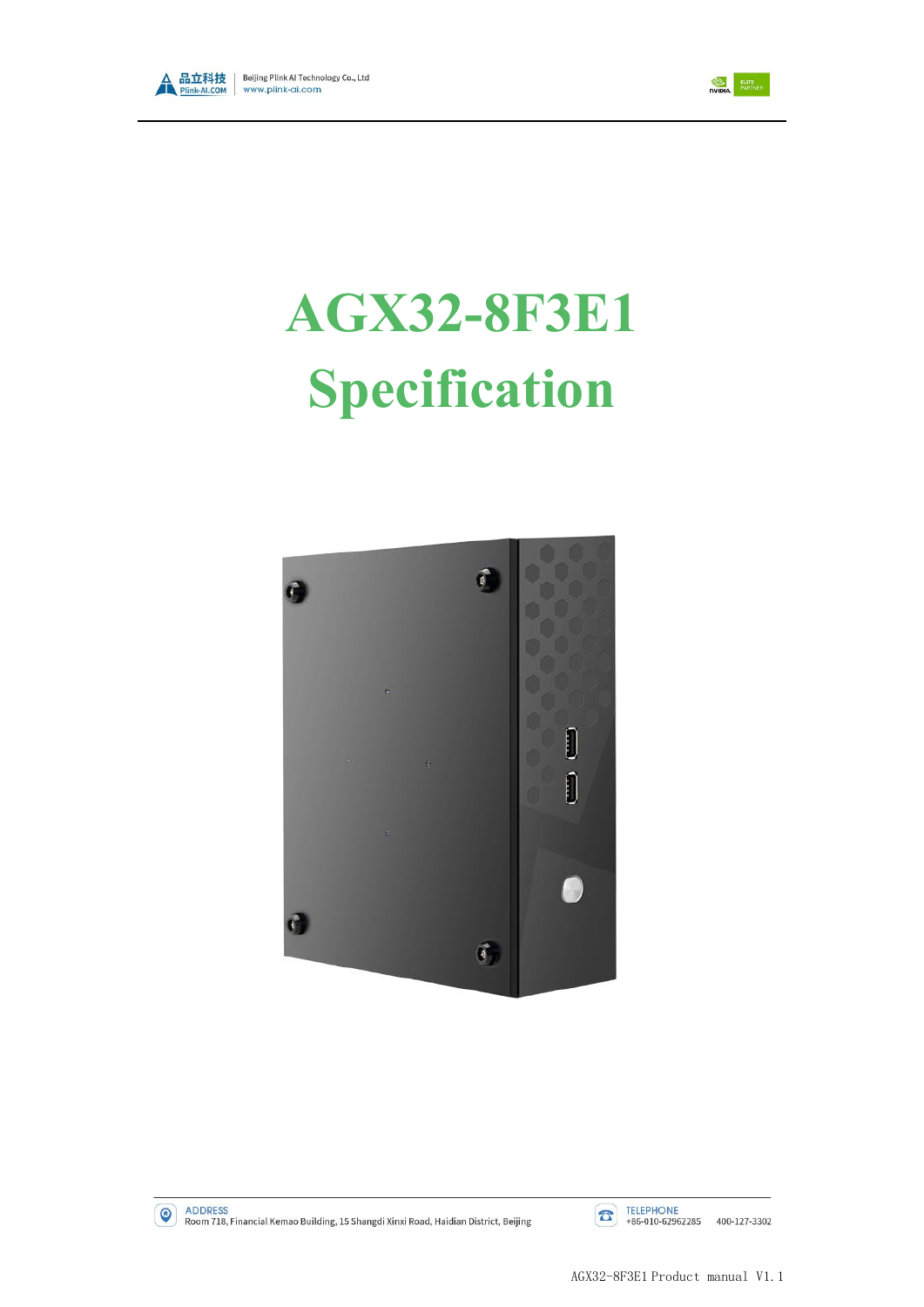



# **Document History**

| <b>Version</b> | <b>Date</b>          | <b>Update content</b>                                                                                                                 | <b>Applicable</b><br>hardware version |
|----------------|----------------------|---------------------------------------------------------------------------------------------------------------------------------------|---------------------------------------|
| V1.0           | February 28,<br>2022 | Create documentation                                                                                                                  | V1.0                                  |
| <b>V1.1</b>    | April 7, 2022        | Update product images<br>Update the first page,<br>header and footer of the<br>document.<br>Add core module<br>parameter description. | V1.1                                  |



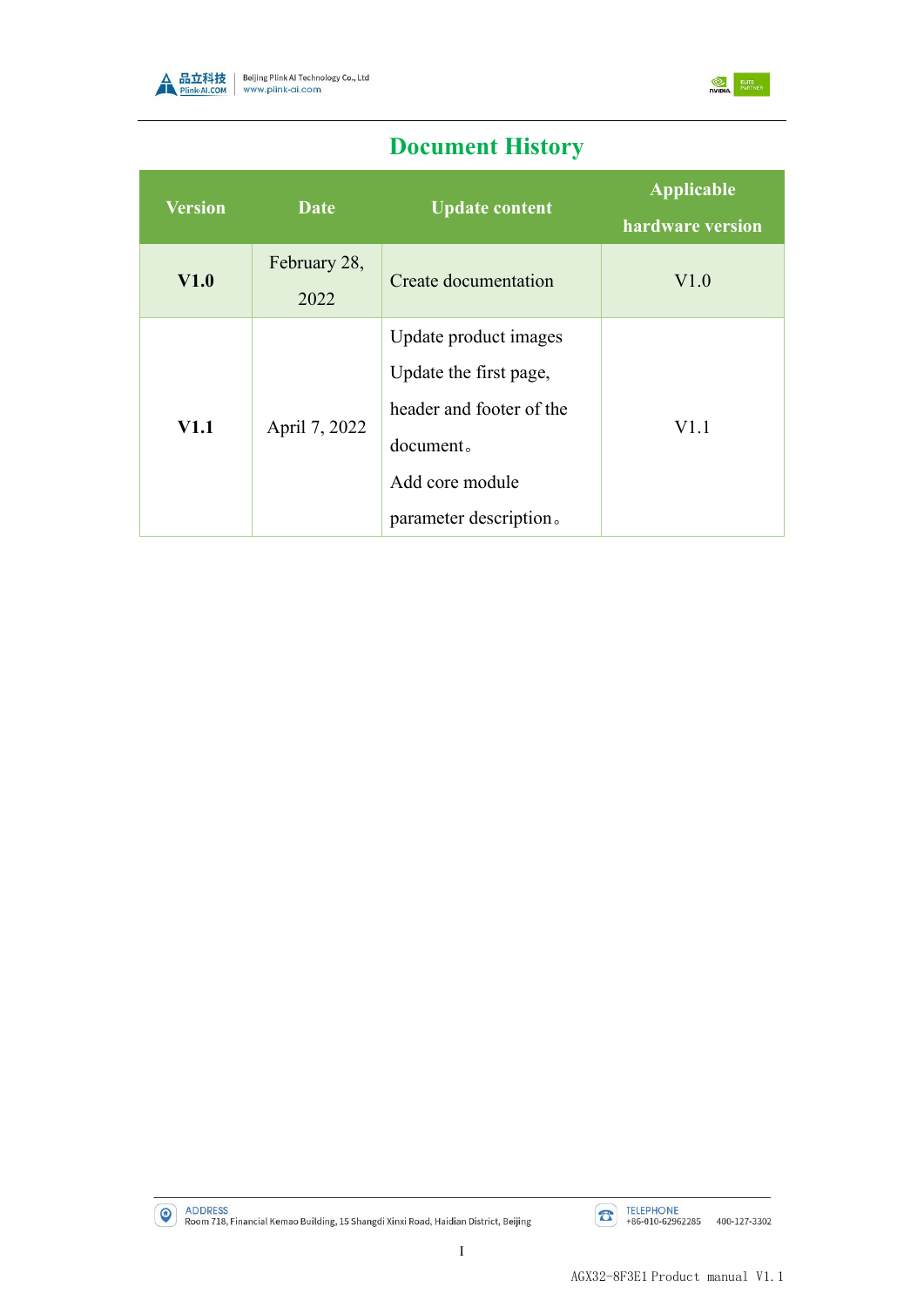





Electronic components and circuits are very sensitive to electrostatic discharge, although the company will do anti-static protection design on the main interface of the board when designing circuit board products, but it is difficult to do anti-static safety protection for all components and circuits. Therefore, it is recommended to follow ESD safety precautions when handling any circuit board component. ESD protection measures include but are not limited to the following:

During transportation or storage, place the card in an ESD bag and do not take it out until installation.

Release the static electricity before touching the board. Wear a discharge grounding wrist strap.

Operate the circuit board only in electrostatic discharge safety area.

Avoid moving circuit boards in carpeted areas.

Avoid direct contact with electronic components on the board by edge contact.

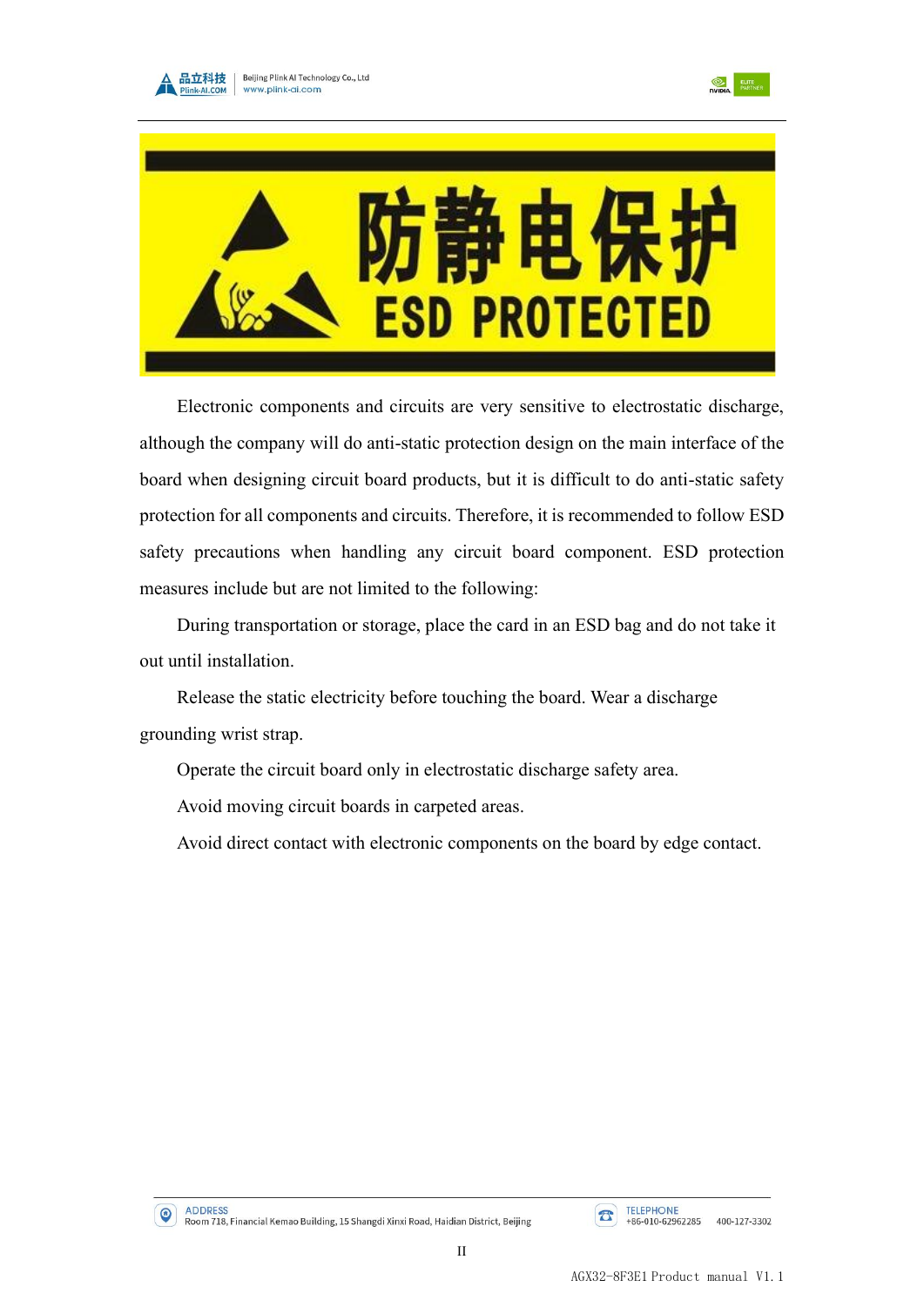



# **Table of Contents**

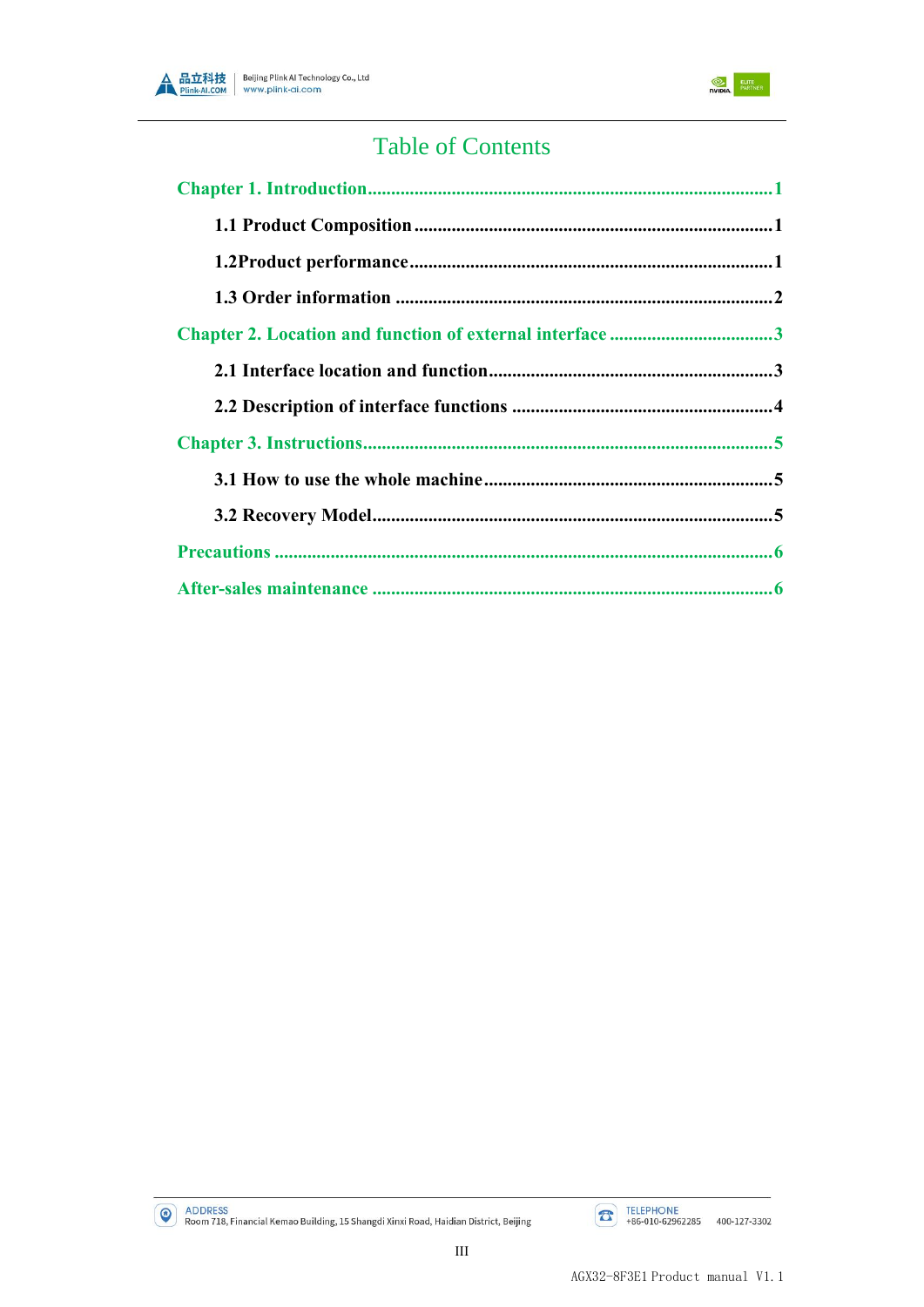



## <span id="page-4-0"></span>**Chapter 1. Introduction**

AGX32-8F3E1 is an ITX type AI industrial computer with NVIDIA® Jetson™ AGX Xavier core module. For industrial deployment applications, the main interfaces are designed for electrostatic safety protection, and a high-reliability power supply application scheme is adopted. The input power supply has overvoltage and reverse polarity protection functions, and has rich external interfaces. The internal interface devices are all wide-temperature models.

AGX32-8F3E1 standard type can support multiple full-speed Gigabit Ethernet, if you need to expand USB3.0 signal, SSD memory card, SATA signal, 4G communication module, various video capture/output cards, AD capture for sound acquisition/output cards, multi-function IO cards, etc., please contact our sales staff.

### <span id="page-4-1"></span>**1.1 Product Composition**

| <b>COMPONENTS</b>               | <b>FUNCTION</b>            |
|---------------------------------|----------------------------|
| <b>NVIDIA Jetson AGX Xavier</b> | CPU, GPU and IO processing |
| Y-C8                            | Develop system board       |

| <b>CPU</b>                       | 8-core Carmel ARM ® v8.2<br>64-bit CPU,8MB L2+4MB L3 |  |
|----------------------------------|------------------------------------------------------|--|
| <b>CPU Memory</b>                | 32GB 256Bit LPDDR4x1 136.5GB/s                       |  |
| <b>GPU</b>                       | 512-core Volta GPU with<br>64 Tensor Cores           |  |
| <b>GPU FP16 peak performance</b> | 11TFLOPS                                             |  |
| <b>GPU INT8 peak performance</b> | 20TOPS                                               |  |
| <b>Storage</b>                   | $32GB$ eMMC $5.1$                                    |  |
| <b>Integrated power supply</b>   | 72W                                                  |  |
| <b>Encode</b>                    | Up to $2x 1000 MP/sec$                               |  |
| <b>Decode</b>                    | Up to $2x$ 1500 MP/sec                               |  |

#### <span id="page-4-2"></span>**1.2Product performance**

(C) ADDRESS<br>Room 718, Financial Kemao Building, 15 Shangdi Xinxi Road, Haidian District, Beijing

TELEPHONE<br>+86-010-62962285 400-127-3302  $\sigma$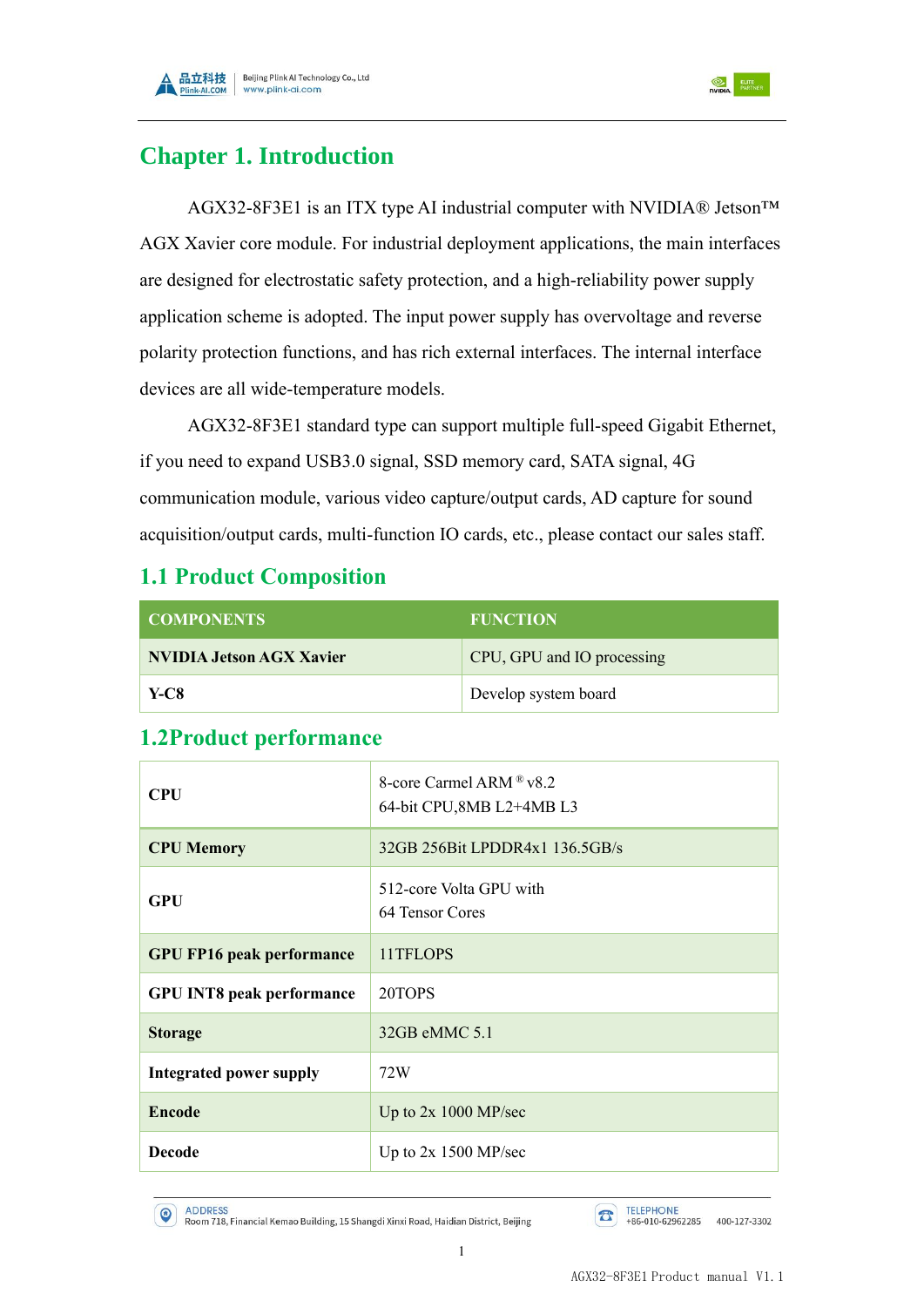



| <b>SIZE</b>           | $198$ mm $\times$ 197mm $\times$ 45 mm |
|-----------------------|----------------------------------------|
| Weight                | 1340g                                  |
| interface information |                                        |
| USB 3.1 Gen 2         | x1                                     |
| <b>USB 2.0</b>        | x1                                     |
| HDMI                  | x1                                     |
| 1Gb/s Ethernet RJ45   | $\chi$ 1                               |

## <span id="page-5-0"></span>**1.3 Order information**

| <b>Order model</b> Function description                                             |  |
|-------------------------------------------------------------------------------------|--|
| $AGX32-8F3E1$ Vertical AI industrial computer with NVIDIA® Jetson <sup>TM</sup> AGX |  |
| Xavier series core modules                                                          |  |

Taobao Shop Address: <https://shop333807435.taobao.com/>

JD Shop Address: <https://mall.jd.com/index-11467104.html?from=pc>

Ali International Station Address: https://plink-ai.en.alibaba.com/

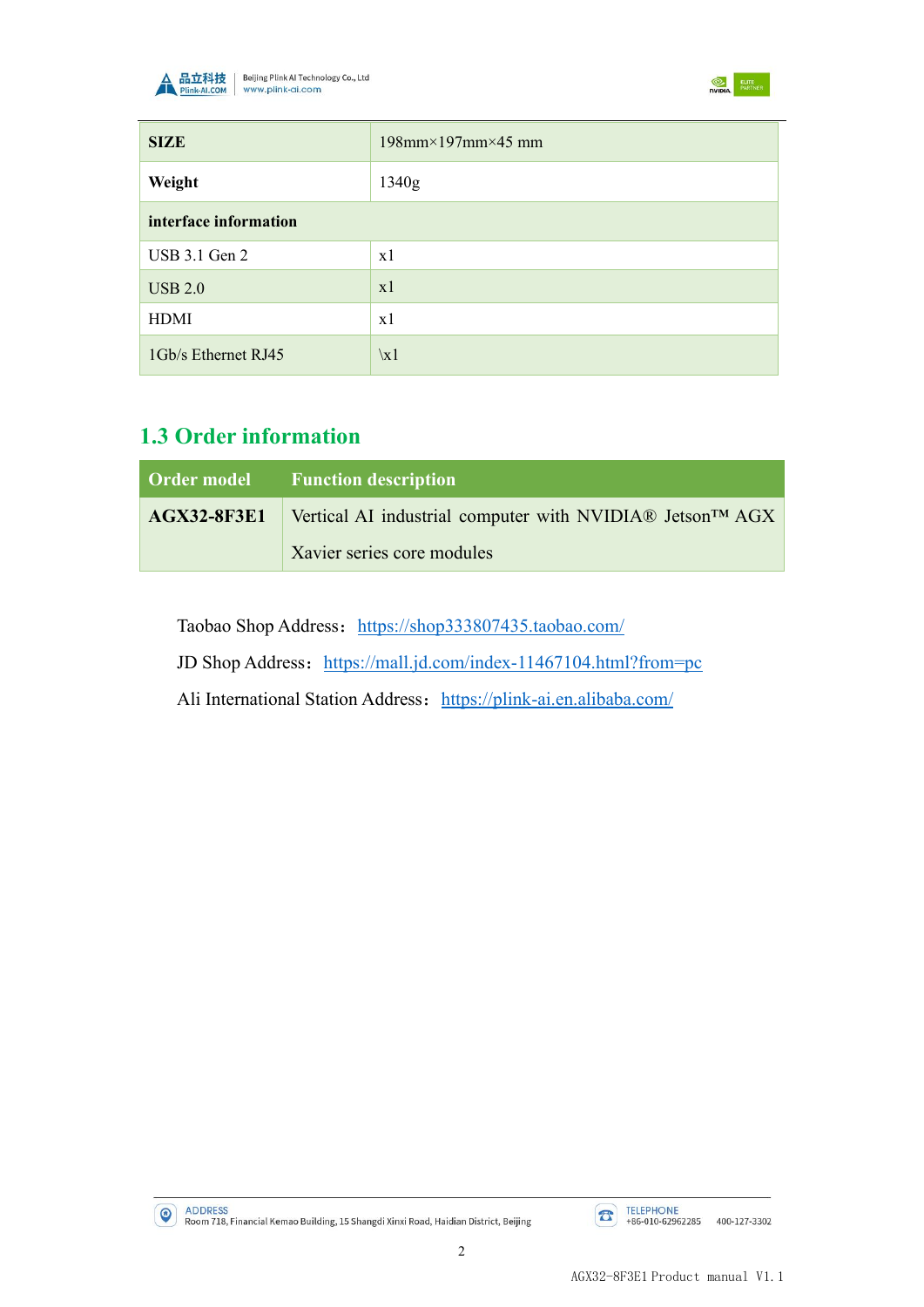

<span id="page-6-0"></span>

## <span id="page-6-1"></span>**2.1 Interface location and function**







ELITE<br>
NVIDIA PARTNER



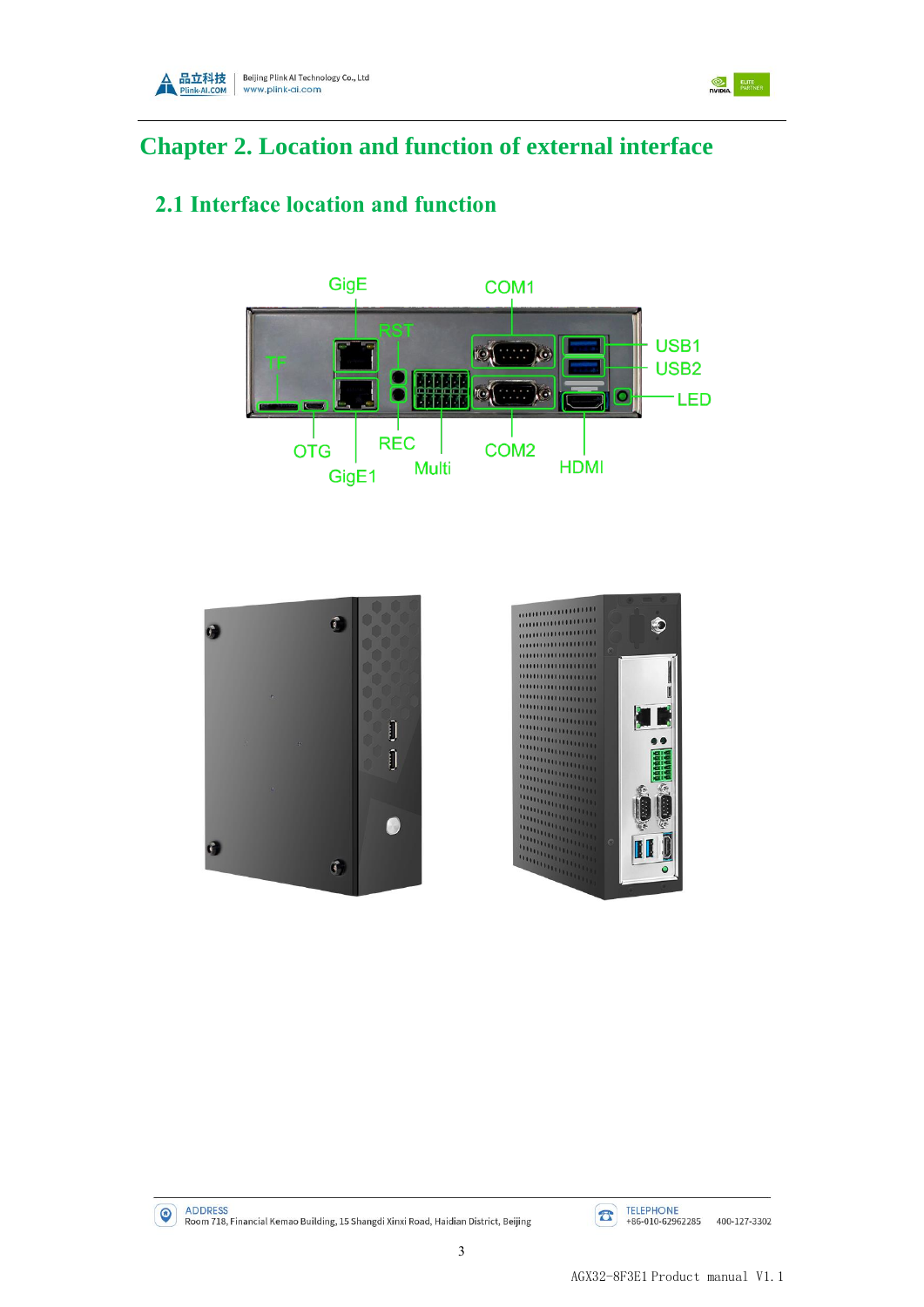



# <span id="page-7-0"></span>**2.2 Description of interface functions**

| Connector        | <b>Function</b>                                                                                                                                                                                                                                                                                                                                                                                                                                                                                                                                                 |                                                                 |  |                                                                                           |  |
|------------------|-----------------------------------------------------------------------------------------------------------------------------------------------------------------------------------------------------------------------------------------------------------------------------------------------------------------------------------------------------------------------------------------------------------------------------------------------------------------------------------------------------------------------------------------------------------------|-----------------------------------------------------------------|--|-------------------------------------------------------------------------------------------|--|
| USB1             | Type A USB3.0 standard connector, supports USB3.1 function, and is backward compatible                                                                                                                                                                                                                                                                                                                                                                                                                                                                          |                                                                 |  |                                                                                           |  |
| USB <sub>2</sub> |                                                                                                                                                                                                                                                                                                                                                                                                                                                                                                                                                                 | Type A USB3.0 standard connector, only supports USB2.0 function |  |                                                                                           |  |
| <b>LED</b>       | Power Indicator                                                                                                                                                                                                                                                                                                                                                                                                                                                                                                                                                 |                                                                 |  |                                                                                           |  |
| HDMI             |                                                                                                                                                                                                                                                                                                                                                                                                                                                                                                                                                                 | Type A HDMI display output interface                            |  |                                                                                           |  |
| COM1             | DB9 connector, RS232 level standard interface, corresponding device file name:<br>/dev/ttyTHS1                                                                                                                                                                                                                                                                                                                                                                                                                                                                  |                                                                 |  |                                                                                           |  |
| COM <sub>2</sub> | DB9 connector, RS232 level standard interface, corresponding device file name:<br>/dev/ttyTHS0                                                                                                                                                                                                                                                                                                                                                                                                                                                                  |                                                                 |  |                                                                                           |  |
| <b>REC</b>       | Recover button (If you enter the recovery mode, you need to press and hold the recover button<br>before powering on the system, and then power on the system)                                                                                                                                                                                                                                                                                                                                                                                                   |                                                                 |  |                                                                                           |  |
| <b>RST</b>       | Reset button                                                                                                                                                                                                                                                                                                                                                                                                                                                                                                                                                    |                                                                 |  |                                                                                           |  |
| GigE 、GigE1      |                                                                                                                                                                                                                                                                                                                                                                                                                                                                                                                                                                 |                                                                 |  | 10/100/1000M self-adaptive RJ45 network interface, GigE is optional, please contact sales |  |
| <b>OTG</b>       |                                                                                                                                                                                                                                                                                                                                                                                                                                                                                                                                                                 |                                                                 |  | Type B Micro USB interface, used with the OTG function output of the programming system   |  |
| TF               | Micro TF slot                                                                                                                                                                                                                                                                                                                                                                                                                                                                                                                                                   |                                                                 |  |                                                                                           |  |
| Multi            | Multifunctional IO interface<br>引脚<br>引脚<br>信号<br>信号<br>3.3V<br>$CAN1_H$<br>2<br>$\mathbf{1}$<br>CAN1 L<br><b>GND</b><br>3<br>4<br><b>GND</b><br>GPIO08<br>5<br>6<br>CAN0 H<br>8<br>GPIO09<br>$\tau$<br>10<br>GPIO17<br>9<br>CAN0 L<br><b>GND</b><br>12<br>GPIO27(PWM)<br>11<br>The sequence of interface signal pins is shown in the figure below.<br>GPIO08 The mapping number in the system is: 256<br>GPIO09 The mapping number in the system is: 257<br>GPIO17 The mapping number in the system is: 417<br>GPIO27 The mapping number in the system is: 393 |                                                                 |  |                                                                                           |  |

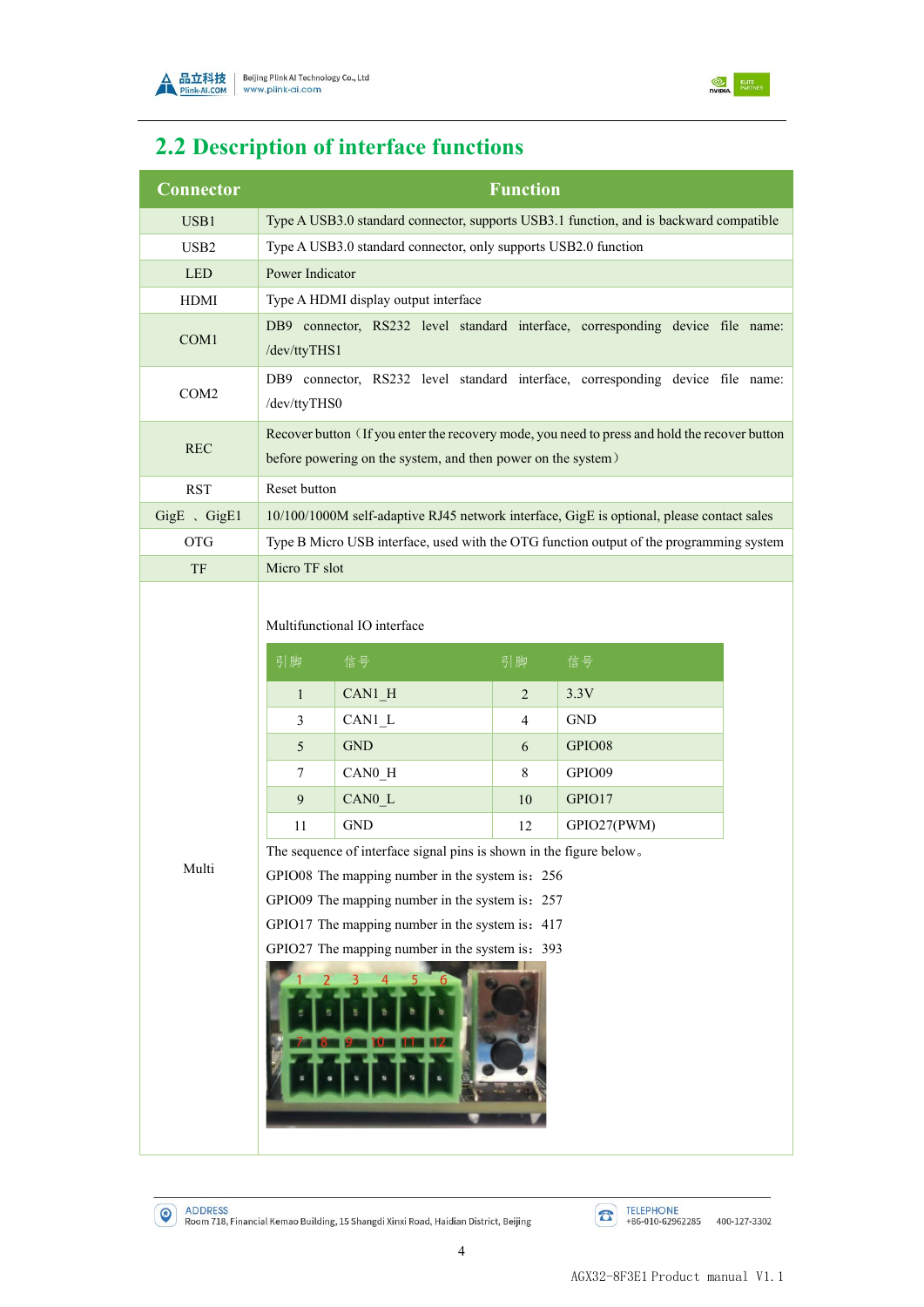



## <span id="page-8-0"></span>**Chapter 3. Instructions**

#### <span id="page-8-1"></span>**3.1 How to use the whole machine**

a) Make sure all external systems are powered off

b) Install the necessary external cables. (eg: Display cable to HDMI monitor, Power input cable to power the system, USB cable to connect keyboard and mouse…)

c) Connect the power cord to the power source.

d) AGX32-8F3E1 can be set as default automatic power-on, or can be set as switch start, please consult our company's sales and technical personnel for specific methods.

#### <span id="page-8-2"></span>**3.2 Recovery Model**

Jetson module can work in normal mode and recovery mode. In Recovery mode, file system update, kernel update, Boot loader update, BCT update and other operations can be performed.

The steps to enter Recovery mode are as follows:

a) Power off the system。

b) Connect the OTG port of the AGX32-8F3E1 with the Jetson development host USB port using a Micro-USB cable。

c) Press and hold the RECOVERY button (REC) to supply power to the system. After powering on, keep the REC button pressed for more than 3 seconds, and then release the RECOVERY button.

d) The system enters Recovery mode, at which point subsequent operations can be performed。